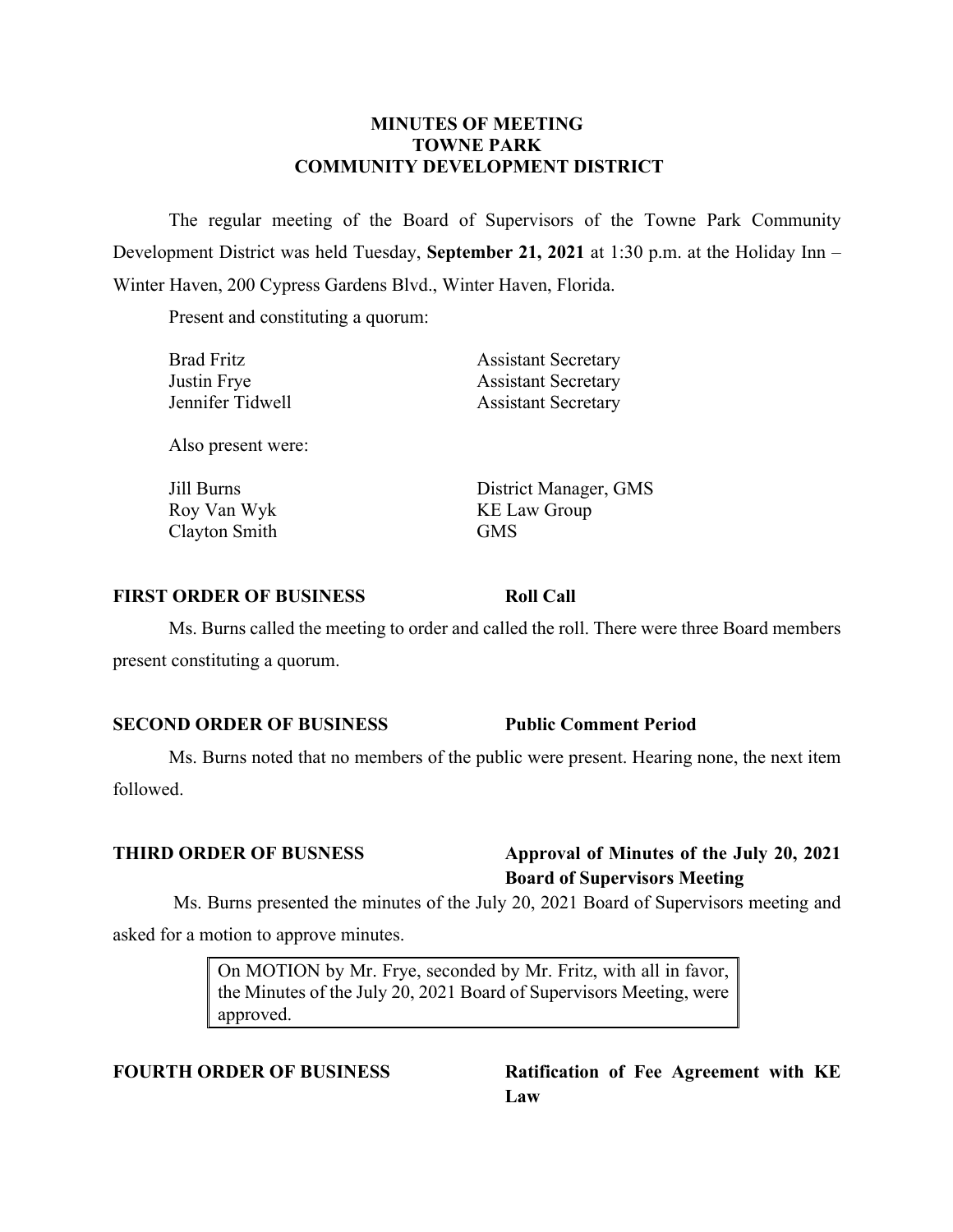Ms. Burns stated that the transfer letter and the fee agreement had been approved at the last meeting, so she was just looking for the Board to ratify.

> On MOTION by Mr. Frye, seconded by Ms. Tidwell, with all in favor Fee Agreement with KE Law, was ratified.

## **FIFTH ORDER OF BUSINESS Consideration of Licensing Agreement for Resident Dock Installation on Pond**

Ms. Burns stated that the HOA had received requests for a dock. She noted that the form of the agreement was included in the agenda package.

Mr. Van Wyk added that the agreement was standard and had been used previously for another resident.

> On MOTION by Mr. Frye, seconded by Ms. Tidwell, with all in favor, the Licensing Agreement for Resident Dock Installation on Pond, was approved.

# **SIXTH ORDER OF BUSINESS Consideration of Request for Qualification for Engineering Services**

Ms. Burns stated that Ms. Wertz, who had been supplying the engineering services decided to step aside adding that the RFQ was so that the District could hire a new District engineer. She added that they would have to publish the ad, and then receive proposals and consider them at a later meeting. She asked for a motion to approve.

> On MOTION by Mr. Frye, seconded by Ms. Tidwell, with all in favor, the Request for Qualification for Engineering Services, was approved.

**SEVENTH ORDER OF BUSINESS Ratification of Riverstone Phase 3 and 4 Special Warranty Deed and Consideration of Warranty Bill of Sale for Tract H in Riverstone Phases 3 and 4**

Ms. Burns stated that this had already been signed off outside of the meeting to convey the Tracts A, B, C, D, E, F, and H. She asked for a motion to ratify.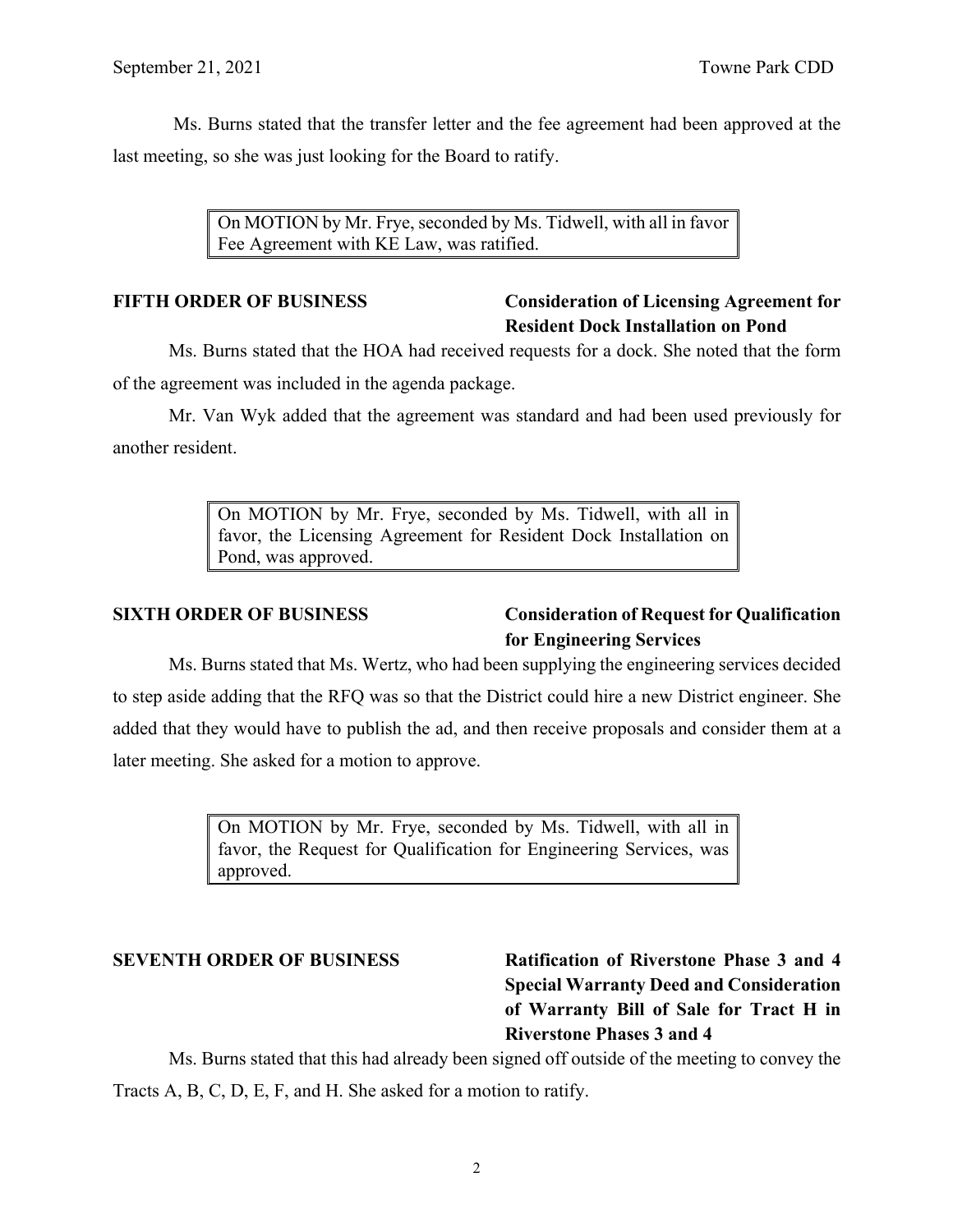On MOTION by Mr. Frye, seconded by Mr. Fritz, with all in favor, Riverstone Phase 3 and 4 Special Warranty Deed and Consideration of Warranty Bill of Sale for Tract H in Riverstone Phases 3 and 4, was ratified.

## **EIGHTH ORDER OF BUSINESS Ratification of Conveyance Document for Riverstone Phase 5 and 6**

Ms. Burns stated that these were similar to the documents that had been approved above,

but instead it was for Tracts A, B, C, D, E, F, G, H, J, K, L, M, N, P, Q, R, S, T, and U.

On MOTION by Mr. Frye, seconded by Ms. Tidwell, with all in favor Conveyance Document for Riverstone Phase 5 and 6, was ratified.

# **NINTH ORDER OF BUSINESS Consideration of Resolution 2021-14 Re-Designating a Registered Agent for the District**

Ms. Burns stated that the resolution would make herself the registered agent at her office

location in Orlando. She asked for a motion to approve.

On MOTION by Mr. Frye, seconded by Ms. Tidwell, with all in favor, Resolution 2021-14 Re-Designating a Registered Agent for the District, was approved.

**TENTH ORDER OF BUSINESS Consideration of Resolution 2021-15 Revising Fiscal Year 2022 Meeting Schedule**

Ms. Burns asked if it would be okay to the Board to line up the meeting schedule with another district and do the second Tuesday of each month. The Board approved.

> On MOTION by Mr. Frye, seconded by Ms. Tidwell, with all in favor, Resolution 2021-15 Revising Fiscal Year 2022 Meeting Schedule, was approved.

**ELEVENTH ORDER OF BUSINESS Consideration of Resolution 2021-16 Waiving a Portion of the Rules of Procedure Regarding Notice of Meetings**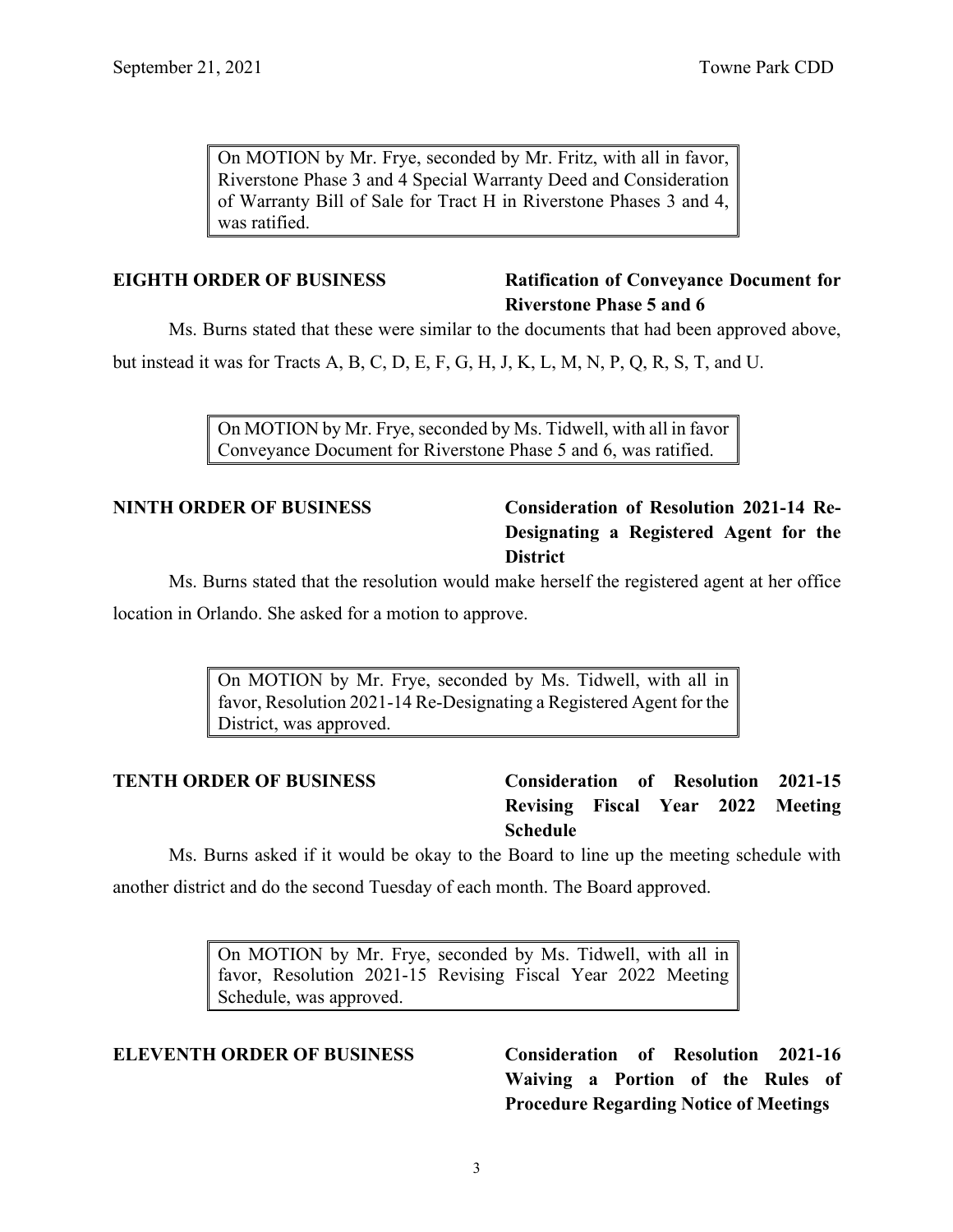Mr. Van Wyk stated that in the past, the district was required to do an independent notice of meeting paper in addition to the one that is already posted, but that with all of new requirements with posting the notice online, they decided to modify the ruling procedure so that they didn't have to do that requirement anymore.

Ms. Burns asked for a motion to approve.

On MOTION by Ms. Tidwell, seconded by Mr. Frye, with all in favor, Resolution 2021-16 Waiving a Portion of the Rules of Procedure Regarding Notice of Meetings, was approved.

#### **TWELTH ORDER OF BUSINESS Staff Reports**

## **A. Attorney**

Mr. Van Wyk noted that as far as the stormwater system, there was a memorandum in the agenda package that noted a report had to be completed by June of 2022.

## **B. Engineer**

There being none, the next item followed.

## **C. Field Manager's Report**

## **i. Consideration of Proposal for Phase 5 and 6 Landscape Maintenance**

Mr. Smith went over the Field Manager's report. Completed items included:

- Mailbox solar lights were installed
- Amenity 1 Planting was completed
- The requested trashcans were installed in Amenity II
- The toilet paper dispensers were replaced in Amenity II
- Dog park grates were installed
- Sidewalk erosion was getting to the point where they would need to close the trail, on top of concern of structural integrity, so they went ahead and fixed the issue, totaling approximately \$1,000

In progress items include:

• A quote for landscaping in Phase 5 was obtained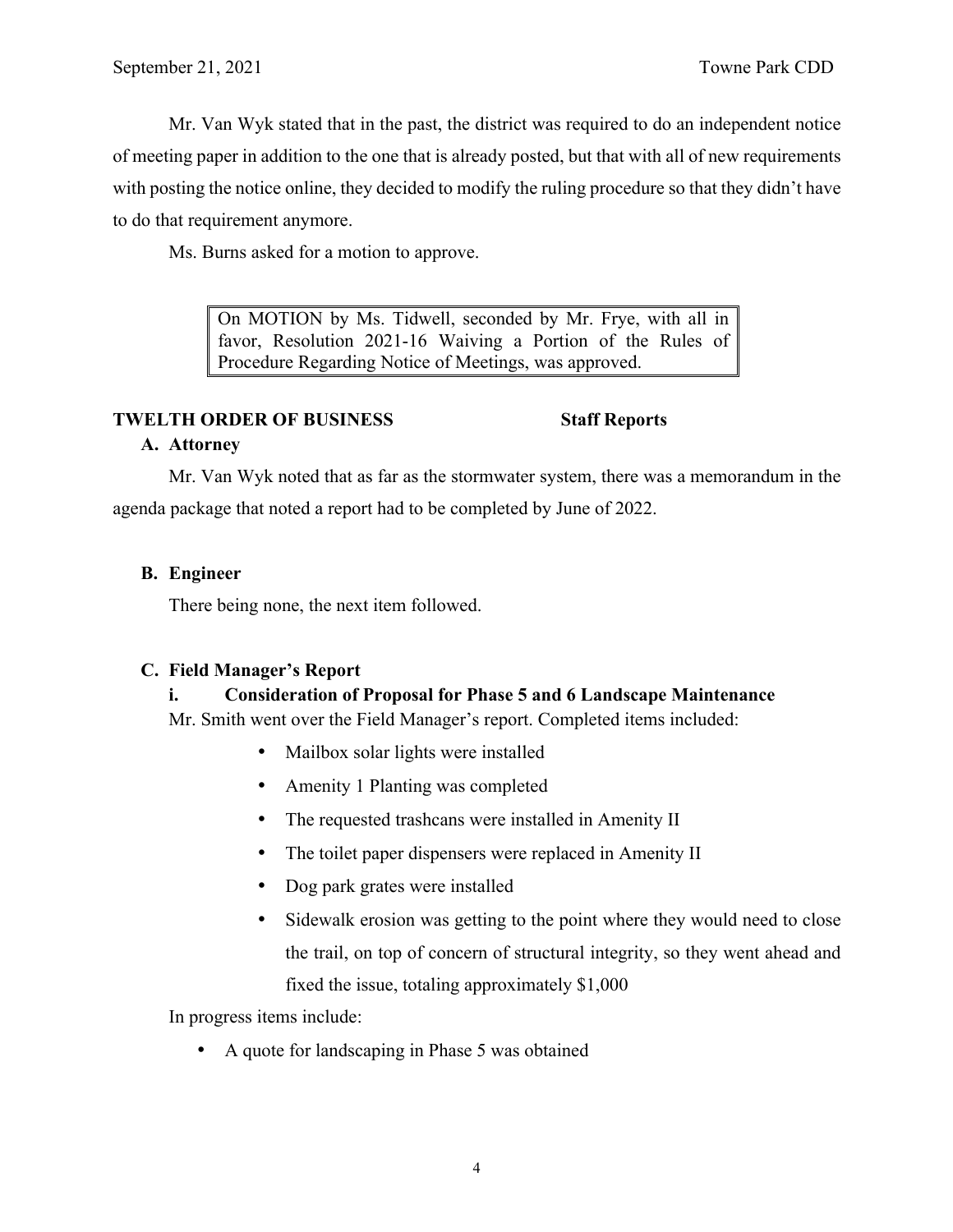- Sod area on main boulevard was in need of repair, so Mr. Smith obtained a quote to add on Phases 5 and 6, totaling \$3,000 a month.
- Internet will be installed in Amenity II at the end of next month.

On MOTION by Mr. Frye, seconded by Mr. Fritz, with all in favor, the Quote for Phase 5 & 6 Landscaping, was approved.

## **D. District Manager's Report**

## **i. Approval of the Check Register**

Ms. Burns reported the check register totaling \$389,371.81. She asked if anyone had any

questions and hearing none, asked for a motion to approve.

On MOTION by Mr. Fritz, seconded by Ms. Tidwell, with all in favor, the Check Register, was approved.

## **ii. Balance Sheet and Income Statement**

Ms. Burns stated that the financial statements were included in the agenda packets for review, adding that there was no action required.

## **iii. Ratification of Requisitions**

# **a. Series 2019 Phase 3B Requisition #103**

Ms. Burns stated these had been approved and just needed to be ratified.

On MOTION by Mr. Frye, seconded by Ms. Tidwell, with all in favor, the Series 2019 Phase 3B Requisition #103, was ratified.

## **b. Series 2019 Phase 3C Requisitions #61 and #62**

Ms. Burns stated these had been approved and just needed to be ratified.

On MOTION by Mr. Frye, seconded by Ms. Tidwell, with all in favor, the Series 2019 Phase 3C Requisitions #61 and #62, were ratified.

## **c. Summary of Series 2020 Phase 3D Requisitions #92 to #101**

Ms. Burns stated these had been approved and just needed to be ratified

On MOTION by Mr. Frye, seconded by Ms. Tidwell, with all in favor, the Summary of Series 2020 Phase 3D Requisitions #92 to #101, were ratified.